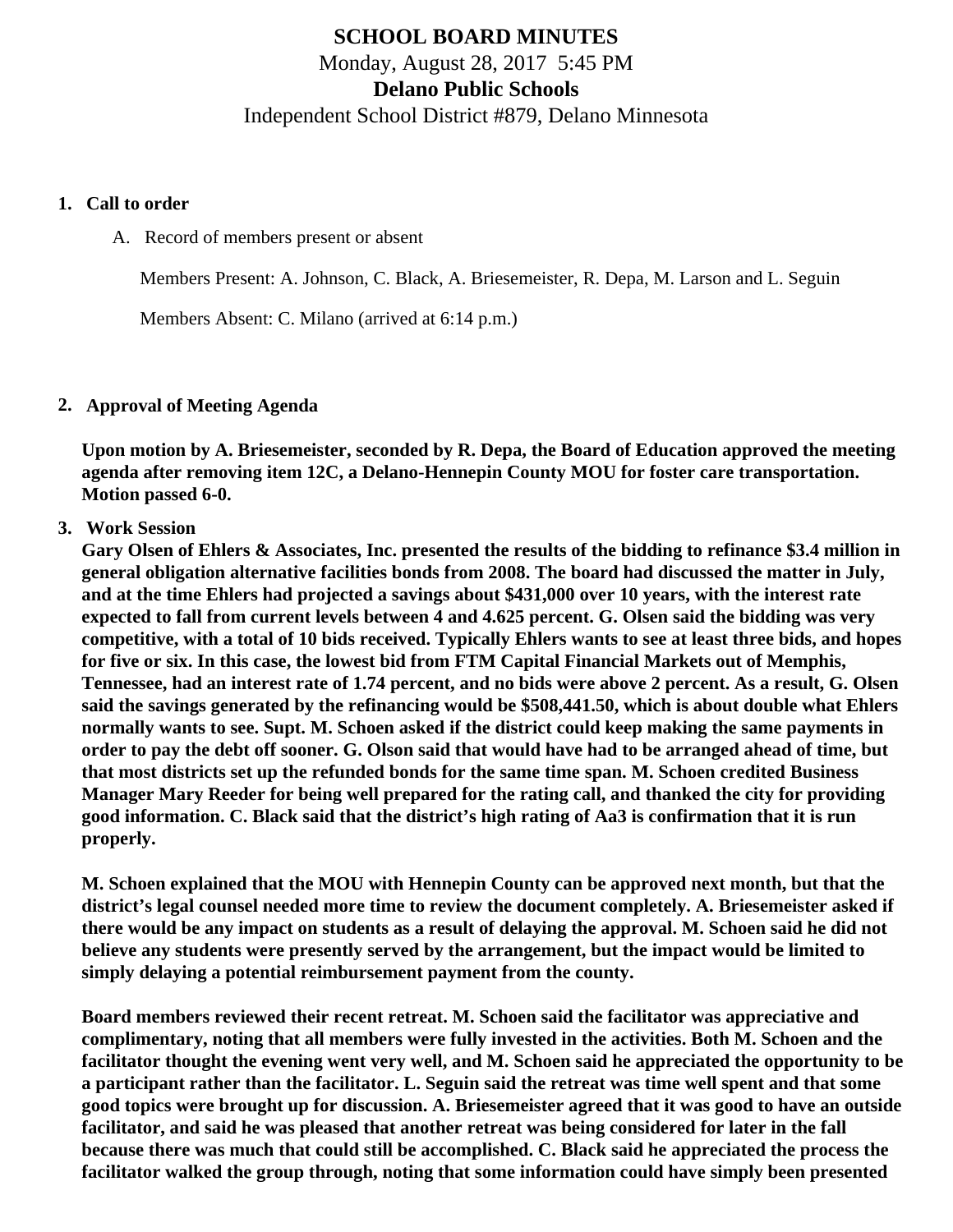**much faster, but allowing the members to discuss matters and reach conclusions themselves was helpful. M. Schoen agreed that the facilitator shared good perspective at times, but that the group members generally came to similar conclusions after working through the issues, which was the intention.**

**Chris Rear of ICS Consulting discussed turnover dates for various areas of the secondary building ahead of the Sept. 5 starting date for school. The science area was expected to be one of the last turned over to teachers, but the handover was expected by the final days of August. C. Rear said the music, tech. ed. and restroom areas were largely complete. In response to a question from A. Johnson, C. Rear explained that there have not been any surprises on the mechanical side of the project. New boilers have been installed and water heaters were nearly operational. A. Johnson asked if previous concerns about heating and cooling would be mitigated by new equipment. C. Rear said that problem should be alleviated to an extent, but reminded the board that the mechanical projects were split over two years, so some upgrades will not occur until next year. He added that the new climate system will be tied together, while in the past some areas of the secondary building did not communicate with others, leading to temperature disparities.**

**In other facilities updates, C. Rear said that about 60 percent of the lunch room and commons would be complete in time for school, and the rest of the commons in front of the auditorium would be ready in October. That schedule was according to plan, and there would be plenty of seating for lunch. C. Rear said a temporary wall would be in place to protect students from the construction area. The digital commons was also expected to be mostly done before school. C. Rear added that the loading dock would not be ready until mid-September due to utilities issues and soil conditions, but M. Schoen said a contingency plan was in place to handle deliveries.**

**Board members discussed parking and traffic flow arrangements to accommodate student traffic and ongoing construction, including staff presence and blocked off areas. M. Schoen shared that a few last punch items are being completed at the elementary school and that some leaks have been fixed.**

**As for construction occurring during the school year, the new locker rooms should be complete in mid-October before the hockey season begins, and the new district office area is also scheduled for completion in December. Board members also discussed safety measures needed for the digging of the diving well, including the closing of the middle school entrance when the main secondary building entrance is open. The diving well project will likely necessitate the closing of the pool during the spring and summer of 2018, beginning in March. Other projects that will continue through the school year and into the summer of 2018 include, but are not limited to, the performing arts center and the expansion of the Tiger Activity Center.**

**M. Schoen said the new intermediate school remains on schedule, and perhaps a slightly ahead of schedule. The plan is to have it enclosed before winter arrives. Significant sheetrock work has already taken place inside.**

**M. Schoen shared that the campus turf projects are substantially complete. The first games have taken place on the fields, and L. Seguin said that Activities Director M. Lindquist has been pleased that the fields remain available for practice and play in wet weather. M. Schoen said that if recent heavy rains had fallen on the previous natural fields they would have been unusable. C. Milano asked how students can practice on the fields after hours since they are locked. M. Schoen said that at present use of the fields must be supervised by Community Ed., and pointed out that the fields had only recently been released by the contractor and the district was still in the process of determining how it would regulate use. C. Black said it would be a free-for-all if the fields were left open. C. Milano said she did not like that the fields were locked and asked how this was determined. A. Johnson said the board should let M. Lindquist work with the affected coaches on practice opportunities. M. Schoen said the district needed to strike a balance between making the fields a community place and guarding against liability issues.**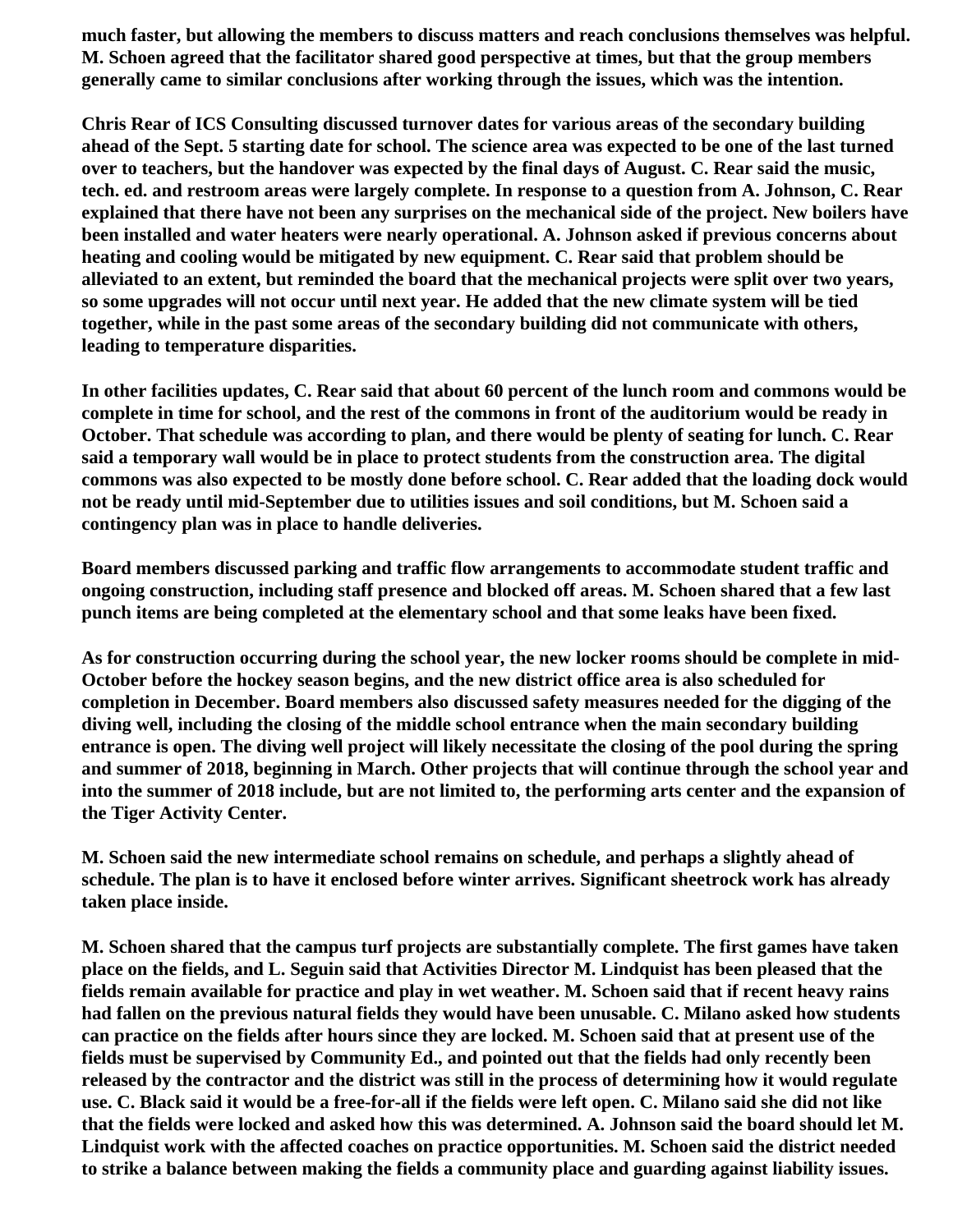M. Larson said he felt it was strange that the fields were locked, but acknowledged that the fields might draw extra traffic at present because they are a novelty. L. Seguin said fields in Rockford were locked every time she was there, and C. Milano said she had not seen those fields locked. A. Johnson said the district would need to decide which areas would be open to the public and when, and said that would be a process. R. Depa suggested that extra nets be added to natural fields for practice purposes. M. Schoen added that the district is in the honeymoon stage with the turf fields and it would take time to figure out usage policies. He added that the district has made a large investment in the fields, and wants to protect them and make sure they are used appropriately.

Upon motion by C. Milano, seconded by L. Seguin , the Board of Education called the meeting to recess at 6:56 p.m. Motion passed 7-0.

Board Chair A. Johnson called the meeting out of recess and to order at 7:13 p.m.

- 4. Pledge of Allegiance
- 5. Program Review Construction Update

M. Schoen presented a construction update as both the program review and his administrative report. Projects completed to date were highlighted, and M. Schoen also provided updates regarding ongoing work. Completed work includes the expansion of the elementary school vestibule and cafeteria, the Community Ed. entrance and elevator, the two turf fields and the visitor side bleachers at Tiger Stadium, the new track, two additional tennis courts, asphalt pathways and better lighting – including pedestrian lighting, at the stadium. M. Schoen said the improvements have allowed the former football field to serve as much more than that, with stripes included for multiple sports, including lacrosse and soccer. Additional projects outside those covered by the bond funds have included the cement pad at the softball fourplex, the new scoreboard and sound system at Tiger Stadium, and new flooring in six rooms at the high school.

Projects scheduled for completion at the end of August included eight new science classrooms for grade 7-12 students, a new family and consumer science classroom, two redesigned special education rooms, a new business education and computer programing lab, new flooring in the music area and a redesigned music storage area, refurbished bathrooms, two redesigned special education rooms, and a new serving area in the cafeteria. Projects scheduled for completion in October include the new main entrance at the secondary school, the high school office area, new locker rooms and a boiler project. Completion dates further out include the district office in December, the intermediate school in May of 2018, and the performing arts center, diving well and more by August of 2018.

A. Johnson said the district has done its best to share additional information about the projects and their progress. She cautioned those who would be traveling on campus to be careful and keep an eye out for construction traffic and students. She asked for continued patience, said that the work completed so far looks good, and that the completion of work next summer will be an exciting time.

### 6. Consent Agenda

Upon motion by L. Seguin, seconded by A. Briesemeister, the Board of Education approved the Consent Agenda. Motion passed 7-0.

- A. School Board Minutes
	- 1. [July 24, 2017](http://www.delano.k12.mn.us/pb/app/agenda/minutes/156)
	- 2. [Aug. 7, 2017](http://www.delano.k12.mn.us/docs/district/2017_18/School_Board_Items/August_2017/Special_Meeting_Minutes_Aug._7.pdf)
	- 3. [Aug. 23, 2017](http://www.delano.k12.mn.us/docs/district/2017_18/School_Board_Items/August_2017/Special_Meeting_Minutes_Aug._23.pdf)
- B. Financial Affairs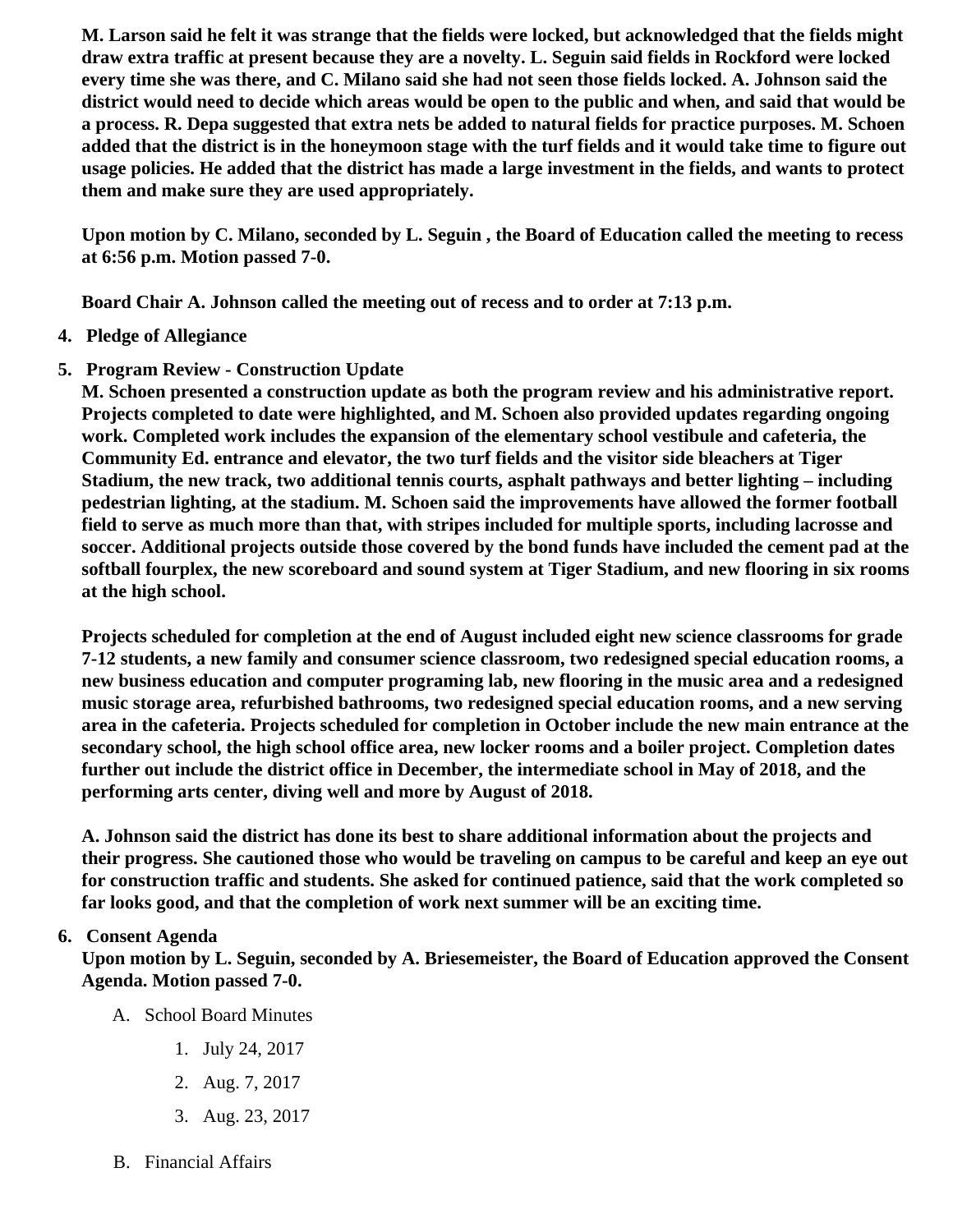- 1. [Current Budget Status with Year-to-Date Adjustm](/docs/district/Business_Office/FY18_Budget_Report_Aug.pdf)ents
- 2. [Investment Transactio](/docs/district/Business_Office/July_2017_Investment_Schedule.pdf)ns
- 3. [Construction Bond Investment Transacti](/docs/district/Business_Office/Bond_Investment_schedule_July_17.pdf)ons
- 4. [Wire Transfer](/docs/district/Business_Office/July_2017_Wire_Transfers.pdf)s
- 5. [Minnesota Liquid Asset Fun](/docs/district/Business_Office/July_2017_LAF_(2).pdf)d
- 6. [Cash Repo](/docs/district/Business_Office/July_2017_Cash_Report.pdf)rt
- 7. [Revenue Report by Fu](/docs/district/Business_Office/SCHOOL_BOARD_REPORTS_-_REVENUE_BY_FUND_TOTAL__(Date__6_2018).pdf)nd
- 8. [Expense Report by Fu](/docs/district/Business_Office/SCHOOL_BOARD_REPORTS_-_EXP_BY_FUND_TOTAL__(Date__6_2018).pdf)nd
- 9. [Expense Report by Progra](/docs/district/Business_Office/SCHOOL_BOARD_REPORTS_-_EXPENDITURES_BY_PROGRAM__(Date__6_2018).pdf)m
- 10. [Expense Report by Obje](/docs/district/Business_Office/SCHOOL_BOARD_REPORTS_-_EXPENDITURES_BY_OBJECT__(Date__6_2018).pdf)ct
- 11. [List of Bills Presented for Payme](/docs/district/Business_Office/Bills_Paid.pdf)nt
- 7. [Resolution for Acceptance of Gifts](/docs/district/Business_Office/Resolution_for_Acceptance_of_Gifts_8.28.17.pdf) Upon motion by C. Milano, seconded by C. Black, the Board of Education approved the Resolution for Acceptance of Gifts. Motion passed 7-0.
- 8. [Personnel Matters:](/docs/district/Business_Office/08.28.17.pdf) Upon motion by L. Seguin, seconded by M. Larson, the Board of Education approved the Personnel Matters. Motion passed 7-0.
- 9. Public Comment: School patrons are given the opportunity to address the school board regarding items that are not on the agenda. All patrons will be asked to state their name and address for the record. None.
- 10. Administrative Reports
	- A. Superintendent M. Schoen's report was combined with the program review outlined above.
	- B. Principals:
		- 1. Mr. Voight

B. Voight thanked M. LaBeau, M. Lira Landa and the rest of the custodial crew for managing the extensive transition that is part of the construction projects. He said that staff, students and families would roll with the changes and emphasize safety while making learning the priority. B. Voigt said that one issue has been a shortage of lockers, with three grade levels including well over 200 students. The middle school was about 40 lockers short, but was able to use others from different parts of the building to make up the shortage. B. Voigt thanked the students who had been willing to share lockers before that solution materialized. He also shared information about the school open houses, class meetings and picture day.

2. Dr. Heil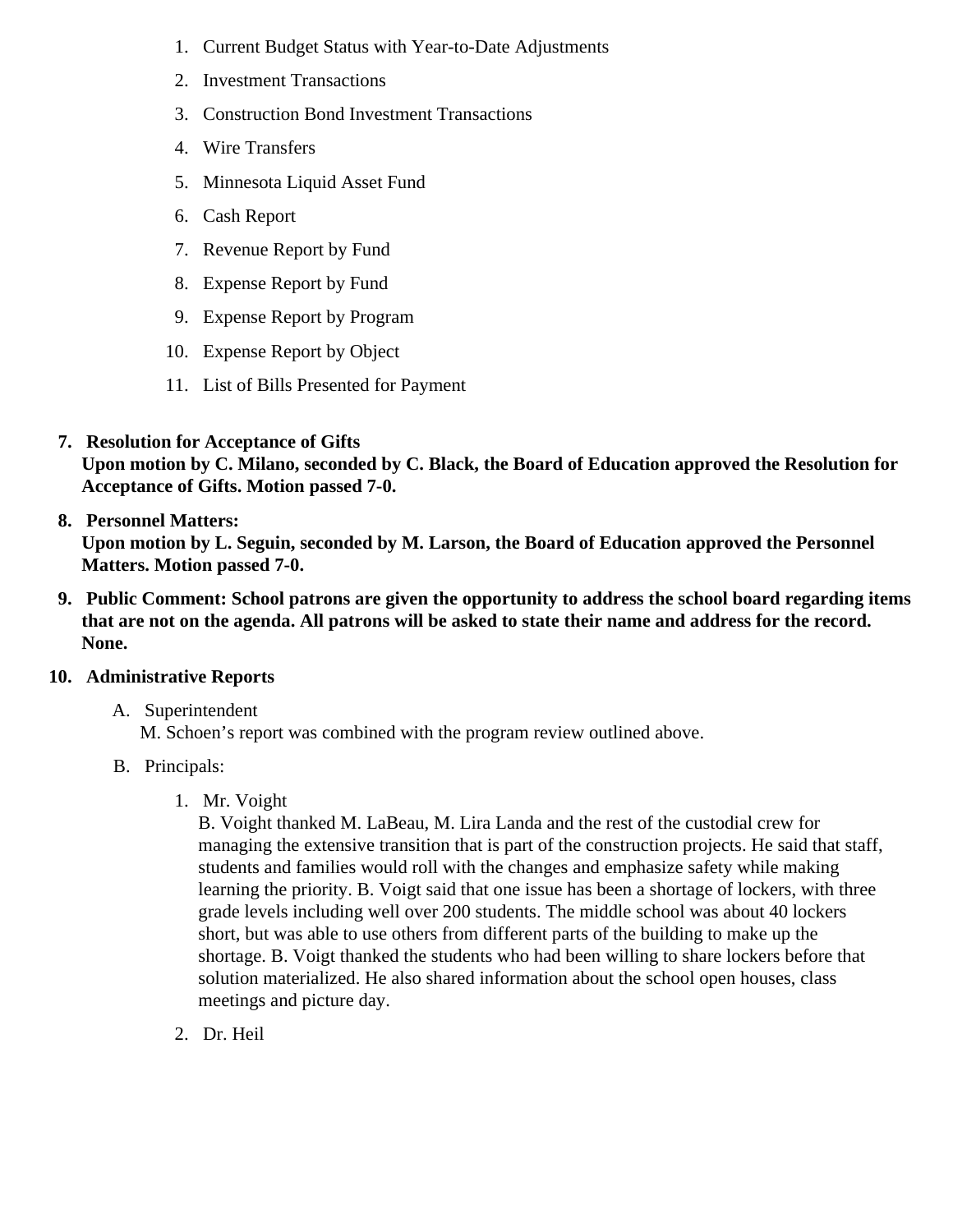S. Heil reported that the high school was being put back together in the final week before school, and that all were working hard to prepare for the start of classes. He also welcomed new staff members Amy Voss, Elise Boleman, Ethan Preisler, Sarah Hancock, Robert Stocker, Paige Entzi, Carley Spiese and Miriam Augsburger. S. Heil thanked the parents of choir students who had come in to help M. Augsburger get moved in. He said that all but 11 teachers are in new rooms at the high school, while more than 30 have moved. S. Heil provided open house information and invited all students to come and see where their teachers are located. The new room assignments are interdisciplinary, meaning there are no particular English or social studies wings, for example. S. Heil said a number of teachers have discussed the ability to do new things by reaching across curriculums.

S. Heil also reported on the parking situation and described the accommodations for students and staff. He complimented Stahlke for its help in getting the parking area properly marked, and asked all students and other drivers to be aware of their surroundings, drive slowly and stay off their phones while negotiating the parking lots.

In other construction-related items, S. Heil said that there would be plenty of room for students to eat lunch even though the commons area will not be complete until a few months into the school year. He added that athletics have started and that the turf fields have allowed competitions to take place despite wet weather. He wished Delano athletes the best of luck on their seasons.

In closing, S. Heil thanked M. LaBeau and the custodial crew for their hard work in preparing the building for classes. While they were doing strenuous work, S. Heil said that students would benefit a great deal. He encouraged students to take the example of construction workers and the amazing things they are doing this summer to attempt big things and see what they can accomplish during the school year.

3. Mr. Schuler

Unlike the other facilities, D. Schuler said the elementary school has largely been construction free this summer. He introduced new Assistant Principal Greg Hinker. G. Hinker addressed the board and said he was excited to be a part of the Delano community, and mentioned that his family is moving to town and his children will be students here. D. Schuler said G. Hinker's skill set fits well with what is needed at the elementary. D. Schuler also said that new lead custodian Lucas Esler has provided strong leadership and that the building is looking better than it has for a long time. D. Schuler added that the elementary has nine new staff members, including three brand new individuals and six with previous experience, which provides a good mix of experience among newcomers. D. Schuler said that the school has gained a total of 26 new students moving in this fall, and is at about 900 students total. He said that a large fourth grade class left and the kindergarten class was relatively small, but the overall enrollment news is good in that the number is higher than expected. D. Schuler also shared information about the upcoming orientation days, the first day of classes and the first PIE event of the year.

C. Business Manager

M. Reeder informed the board that the audit starts Monday, Sept. 25. She also complimented the district's IT staff for their work during a difficult summer.

D. Community Education Director

D. Johnson reported that the fall brochure had been sent off in the mail, and that registration is open for all programs except gymnastics. She highlighted a special event in the brochure hosted by Delano United, a community book read of "A Good Time for the Truth: Race in Minnesota." D. Johnson said